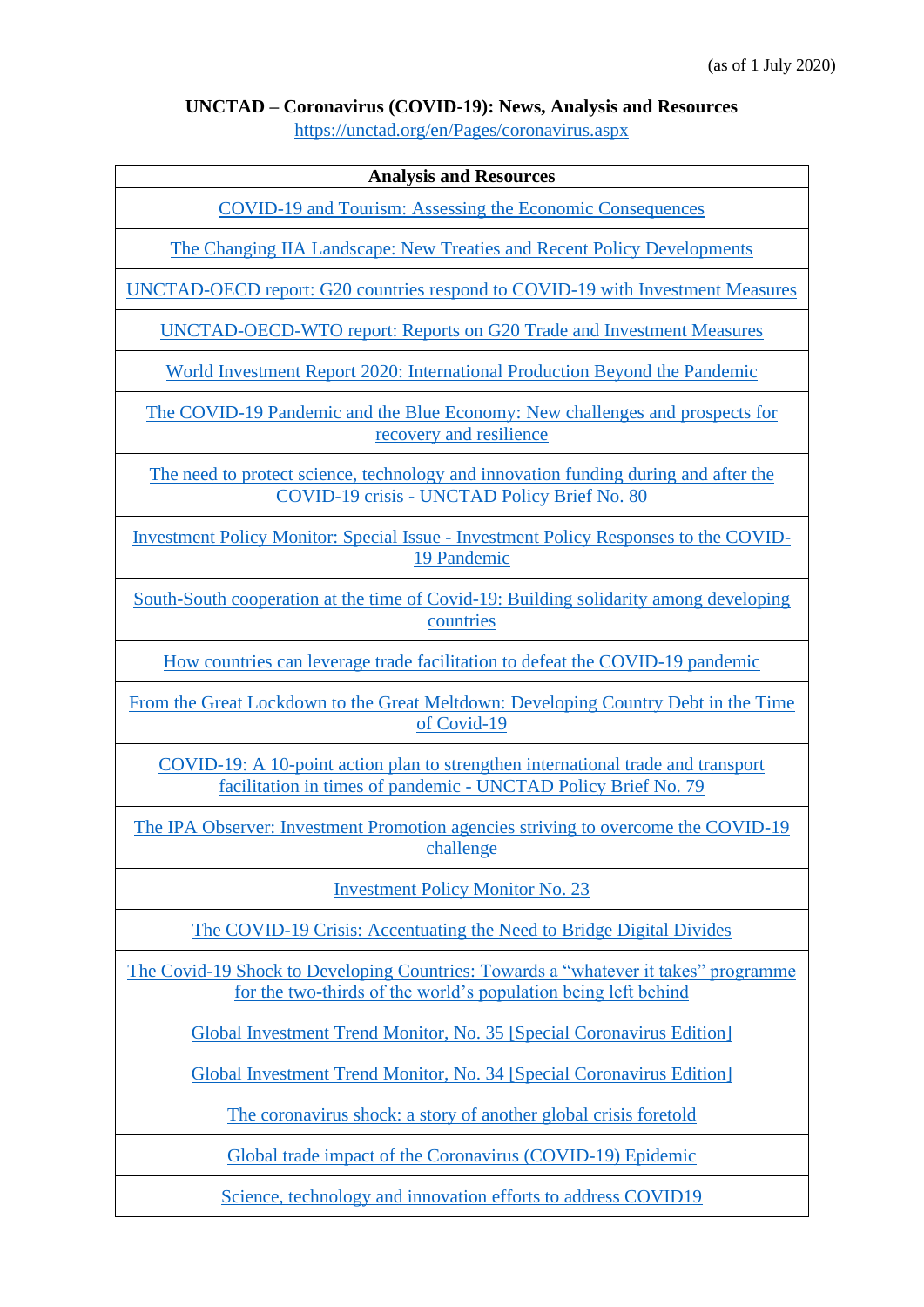### **Support on the ground**

- 1. [How UNCTAD's e-government platform helps countries stay open for business during](https://unctad.org/en/PublicationsLibrary/diae2020infd1_en.pdf)  [COVID-19](https://unctad.org/en/PublicationsLibrary/diae2020infd1_en.pdf)
- 2. [Adapting the use of Asycuda World to the Covid-19 Situation: Guidelines to Customs](https://unctad.org/en/PublicationsLibrary/dtlasycudainf2020d1_en.pdf)  [Administrations](https://unctad.org/en/PublicationsLibrary/dtlasycudainf2020d1_en.pdf)
- 3. [Repositories of measures on cross-border movement of goods and persons](https://unctad.org/en/Pages/Coronavirus/measures-affecting-cross-border-movement-of-goods-and-persons.aspx)
- 4. [Ports in the fight against COVID-19](https://tft.unctad.org/ports-covid-19/)
- 5. Examples of capacity-building programmes in the area of investment and enterprise for development: COVID-19
- 6. [Tech Access Partnership: A COVID-19 technology sharing platform \(hosted by the United](https://techaccesspartnership.org/)  [Nations Technology Bank, working in partnership with the UNDP, UNCTAD and WHO](https://techaccesspartnership.org/)

**News:** <https://unctad.org/en/Pages/coronavirus/News-and-updates-on-COVID-19.aspx>

- 1. [Coronavirus will cost global tourism at least \\$1.2 trillion](https://unctad.org/en/pages/newsdetails.aspx?OriginalVersionID=2416)
- 2. [G20 countries respond to COVID-19 with investment reforms](https://unctad.org/en/pages/newsdetails.aspx?OriginalVersionID=2414)
- 3. [Covid-19 accelerates greater trade coordination in East Africa](https://unctad.org/en/pages/newsdetails.aspx?OriginalVersionID=2411)
- 4. [Global foreign direct investment projected to plunge 40% in 2020](https://unctad.org/en/pages/newsdetails.aspx?OriginalVersionID=2396)
- 5. [COVID-19 will likely transform global production, says UN report](https://unctad.org/en/pages/newsdetails.aspx?OriginalVersionID=2397)
- 6. [Investment flows in Africa set to drop 25% to 40% in 2020](https://unctad.org/en/pages/newsdetails.aspx?OriginalVersionID=2400)
- 7. [Investment flows to developing countries in Asia could fall up to 45% in 2020](https://unctad.org/en/pages/newsdetails.aspx?OriginalVersionID=2399)
- 8. [Foreign investment in Latin America expected to halve in 2020](https://unctad.org/en/pages/newsdetails.aspx?OriginalVersionID=2398)
- 9. [Global trade continues nosedive, UNCTAD forecasts 20% drop in 2020](https://unctad.org/en/pages/newsdetails.aspx?OriginalVersionID=2392)
- 10. [COVID-19: UN calls on governments to help landlocked neighbours](https://unctad.org/en/pages/newsdetails.aspx?OriginalVersionID=2391)
- 11. [Keep ships moving, ports open and trade flowing, urge UN entities](https://unctad.org/en/pages/newsdetails.aspx?OriginalVersionID=2390)
- 12. [UN to explore role of science and technology policies in COVID-19 recovery](https://unctad.org/en/pages/newsdetails.aspx?OriginalVersionID=2389)
- 13. [COVID-19 offers opportunity to save our ocean](https://unctad.org/en/pages/newsdetails.aspx?OriginalVersionID=2387)
- 14. [No vaccine will protect us against climate change](https://unctad.org/en/pages/newsdetails.aspx?OriginalVersionID=2384)
- 15. [BioTrade company in Myanmar shows resilience to COVID-19 shock](https://unctad.org/en/pages/newsdetails.aspx?OriginalVersionID=2382)
- 16. [Airlines must respect consumers' rights](https://unctad.org/en/pages/newsdetails.aspx?OriginalVersionID=2383)
- 17. [COVID-19 crisis: How South-South cooperation can support economic recovery](https://unctad.org/en/pages/newsdetails.aspx?OriginalVersionID=2381)
- 18. [COVID-19 response under the United Nations Development Account](https://unctad.org/en/pages/newsdetails.aspx?OriginalVersionID=2386)
- 19. [Commodity exports to China could fall by \\$33.1 billion in 2020, study finds](https://unctad.org/en/pages/newsdetails.aspx?OriginalVersionID=2379)
- 20. [UN seeks to build transport and trade resilience in wake of COVID-19](https://unctad.org/en/pages/newsdetails.aspx?OriginalVersionID=2377)
- 21. [COVID-19 heightens need for pharmaceutical production in poor countries](https://unctad.org/en/pages/newsdetails.aspx?OriginalVersionID=2375)
- 22. [Post-pandemic plea for sustainable value chains](https://unctad.org/en/pages/newsdetails.aspx?OriginalVersionID=2376)
- 23. [UN to boost health tech production for COVID-19](https://unctad.org/en/pages/newsdetails.aspx?OriginalVersionID=2371)
- 24. [COVID-19 puts women working in SIDS tourism industry at risk](https://unctad.org/en/pages/newsdetails.aspx?OriginalVersionID=2370)
- 25. [COVID-19 triggers marked decline in global trade, new data shows](https://unctad.org/en/pages/newsdetails.aspx?OriginalVersionID=2369)
- 26. [Science and innovation funds key to COVID-19 responses and beyond](https://unctad.org/en/pages/newsdetails.aspx?OriginalVersionID=2368)
- 27. [UNCTAD chief: How to rebuild global economy and trade after COVID-19](https://unctad.org/en/pages/newsdetails.aspx?OriginalVersionID=2363)
- 28. [COVID-19 offers opportunities to make fishing industries more sustainable](https://unctad.org/en/pages/newsdetails.aspx?OriginalVersionID=2360)
- 29. [Why the global science community must come and stay together beyond the coronavirus](https://unctad.org/en/pages/newsdetails.aspx?OriginalVersionID=2357)  [pandemic](https://unctad.org/en/pages/newsdetails.aspx?OriginalVersionID=2357)
- 30. [National trade facilitation committees lead reforms, respond to COVID-19](https://unctad.org/en/pages/newsdetails.aspx?OriginalVersionID=2358)
- 31. [How investment policies are responding to COVID-19](https://unctad.org/en/pages/newsdetails.aspx?OriginalVersionID=2353)
- 32. [When it rains it pours: COVID-19 exacerbates poverty risks in the poorest countries](https://unctad.org/en/pages/newsdetails.aspx?OriginalVersionID=2356)
- 33. [Securing access to financial services for vulnerable people during COVID-19](https://unctad.org/en/pages/newsdetails.aspx?OriginalVersionID=2355)
- 34. [COVID-19: Senegalese e-payment company shows resilience in a time of crisis](https://unctad.org/en/pages/newsdetails.aspx?OriginalVersionID=2354)
- 35. [Export restrictions: Fighting COVID-19 with hands tied](https://unctad.org/en/pages/newsdetails.aspx?OriginalVersionID=2346)